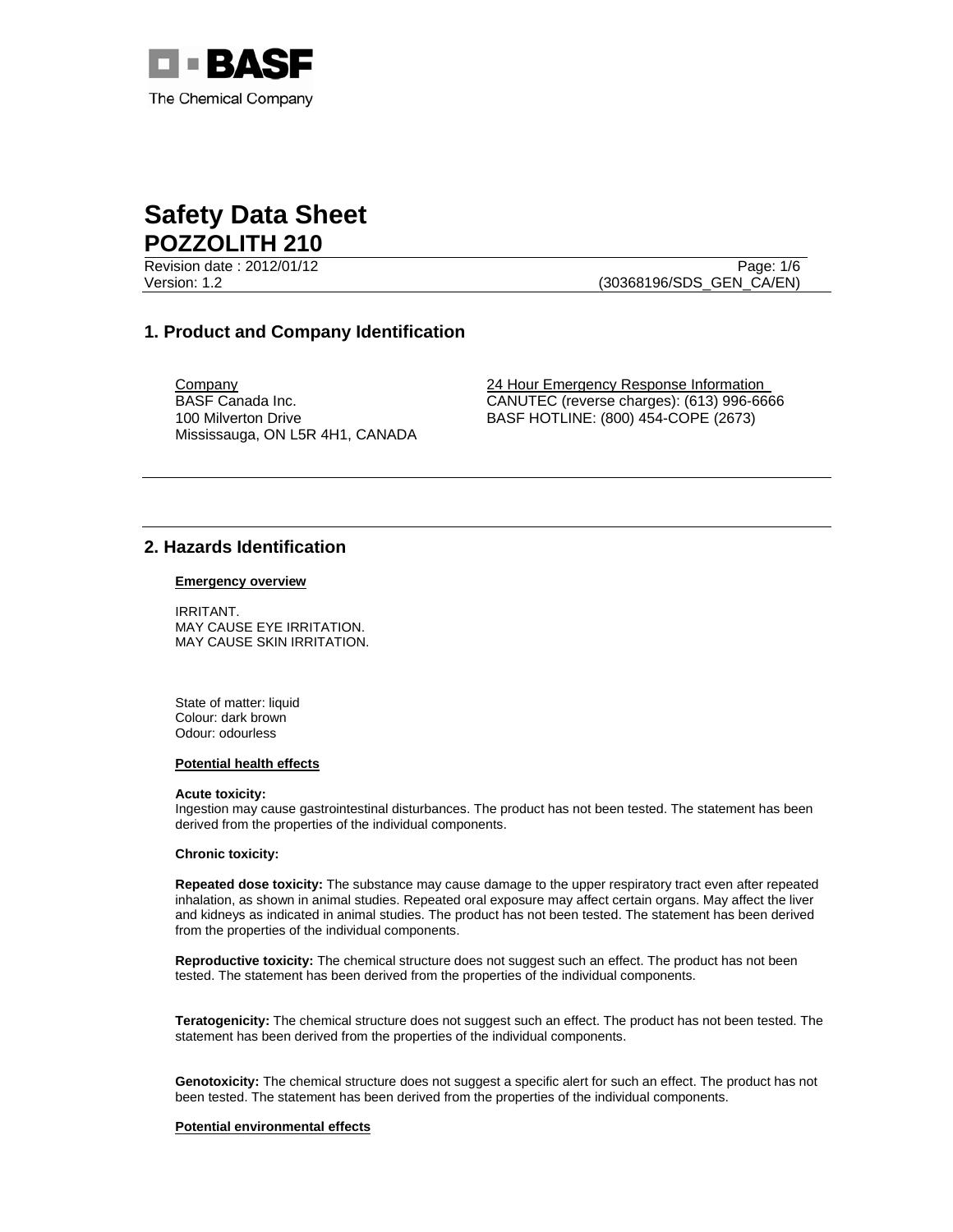Revision date : 2012/01/12 Page: 2/6

Version: 1.2 (30368196/SDS\_GEN\_CA/EN)

## **Aquatic toxicity:**

At the present state of knowledge, no negative ecological effects are expected. There is a high probability that the product is not acutely harmful to aquatic organisms. The product has not been tested. The statement has been derived from products of a similar structure or composition.

#### **Bioaccumulation / bioconcentration:**

Discharge into the environment must be avoided.

# **3. Composition / Information on Ingredients**

**CAS Number Content (W/W) Hazardous ingredients** 102-71-6  $>= 3.0 - 5 = 7.0$  %  $2,2$ , 2"-nitrilotriethanol 111-42-2 >= 0.1 - <= 1.0 % 2,2'-iminodiethanol

# **4. First-Aid Measures**

#### **General advice:**

First aid personnel should pay attention to their own safety. Remove contaminated clothing.

#### **If inhaled:**

If difficulties occur after vapour/aerosol has been inhaled, remove to fresh air and seek medical attention.

#### **If on skin:**

After contact with skin, wash immediately with plenty of water and soap. Under no circumstances should organic solvent be used. If irritation develops, seek medical attention.

#### **If in eyes:**

Wash affected eyes for at least 15 minutes under running water with eyelids held open, consult an eye specialist.

### **If swallowed:**

Rinse mouth immediately with water. Seek medical attention if necessary. Do not induce vomiting unless told to by a poison control center or doctor.

# **5. Fire-Fighting Measures**

Flash point: Non-flammable. Autoignition: not applicable Lower explosion limit:  $\qquad \qquad \qquad$  not applicable

# **Suitable extinguishing media:**

foam, water spray, dry powder, carbon dioxide

**Unsuitable extinguishing media for safety reasons:**  water jet

#### **Hazards during fire-fighting:**

carbon monoxide, carbon dioxide, harmful vapours, nitrogen oxides, fumes/smoke, carbon black

## **Protective equipment for fire-fighting:**

Wear a self-contained breathing apparatus.

#### **Further information:**

The degree of risk is governed by the burning substance and the fire conditions. Contaminated extinguishing water must be disposed of in accordance with official regulations.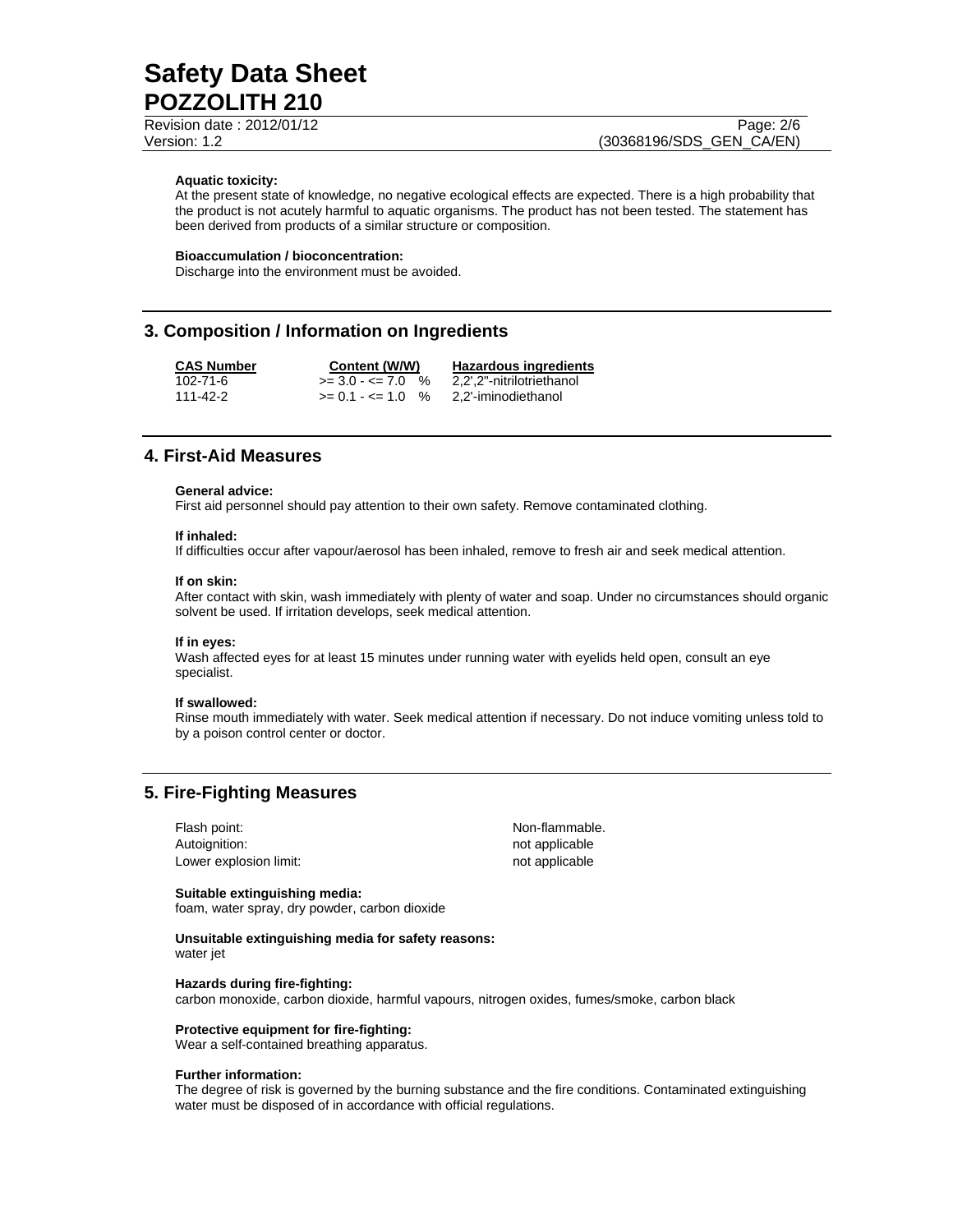# **6. Accidental release measures**

## **Personal precautions:**

Use personal protective clothing. Do not breathe vapour/aerosol/spray mists. Handle in accordance with good building materials hygiene and safety practice.

#### **Environmental precautions:**

Contain contaminated water/firefighting water. Do not discharge into drains/surface waters/groundwater.

#### **Cleanup:**

For small amounts: Pick up with inert absorbent material (e.g. sand, earth etc.). Dispose of contaminated material as prescribed. For large amounts: Pump off product.

# **7. Handling and Storage**

## **Handling**

#### **General advice:**

Avoid aerosol formation. Avoid inhalation of mists/vapours. Avoid skin contact. No special measures necessary provided product is used correctly.

#### **Protection against fire and explosion:**

The product does not contribute to the spreading of flames, nor is it self combustible, not explosive.

## **Storage**

#### **General advice:**

Keep only in the original container in a cool, well-ventilated place. Protect from direct sunlight. Store protected against freezing.

#### **Temperature tolerance**

Protect from temperatures below: 5 °C The packed product must be protected from temperatures below the indicated one.

# **8. Exposure Controls and Personal Protection**

## **Components with workplace control parameters**

| 2,2',2"-nitrilotriethanol |       |                               |                                                                                                                                                        |  |
|---------------------------|-------|-------------------------------|--------------------------------------------------------------------------------------------------------------------------------------------------------|--|
|                           | ACGIH | TWA value $5 \text{ mg/m3}$ : |                                                                                                                                                        |  |
| 2,2'-iminodiethanol       |       |                               |                                                                                                                                                        |  |
|                           | ACGIH |                               | TWA value 1 mg/m3 Inhalable fraction and vapor :<br>Skin Designation Inhalable fraction and vapor :<br>The substance can be absorbed through the skin. |  |

### **Personal protective equipment**

#### **Respiratory protection:**

When workers are facing concentrations above the occupational exposure limits they must use appropriate certified respirators.

#### **Hand protection:**

Wear chemical resistant protective gloves.

### **Eye protection:**

Safety glasses with side-shields.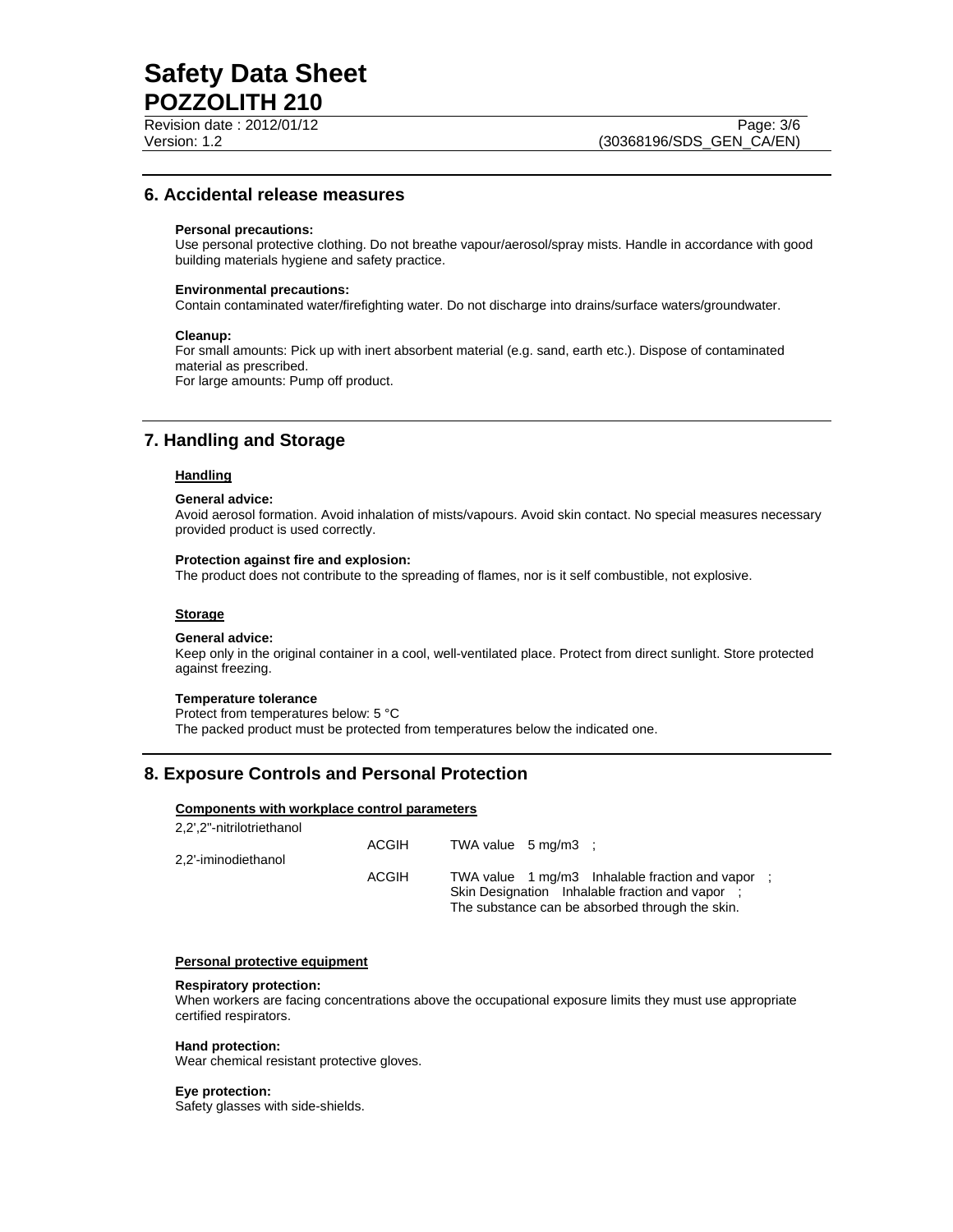Revision date : 2012/01/12 Page: 4/6

Version: 1.2 (30368196/SDS\_GEN\_CA/EN)

### **Body protection:**

depending upon conditions of use., Cover as much of the exposed skin as possible to prevent all skin contact., light protective clothing

#### **General safety and hygiene measures:**

Avoid contact with the skin, eyes and clothing. In order to prevent contamination while handling, closed working clothes and working gloves should be used. Handle in accordance with good building materials hygiene and safety practice. When using, do not eat, drink or smoke. Hands and/or face should be washed before breaks and at the end of the shift. At the end of the shift the skin should be cleaned and skin-care agents applied. Gloves must be inspected regularly and prior to each use. Replace if necessary (e.g. pinhole leaks).

# **9. Physical and Chemical Properties**

| Form:                         | liauid                   |                             |
|-------------------------------|--------------------------|-----------------------------|
| Odour:                        | odourless                |                             |
| Odour threshold:              | No data available.       |                             |
| Colour:                       | dark brown               |                             |
| pH value:                     | $6 - 11$                 |                             |
| Boiling point:                | 120 °C                   |                             |
| Density:                      | $1.125 - 1.155$<br>q/cm3 | (25 °C)                     |
| Solubility in water:          |                          | soluble                     |
| Miscibility with water:       |                          | completely (e.g. $>=90\%$ ) |
| Solubility in other solvents: |                          | soluble                     |

# **10. Stability and Reactivity**

## **Conditions to avoid:**

Avoid extreme temperatures.

## **Substances to avoid:**

strong acids, strong bases, strong oxidizing agents

## **Hazardous reactions:**

The product is stable if stored and handled as prescribed/indicated.

## **Decomposition products:**

carbon oxides, nitrogen oxides

# **Thermal decomposition:**

No decomposition if stored and handled as prescribed/indicated.

## **Oxidizing properties:**

Based on its structural properties the product is not classified as oxidizing.

# **11. Toxicological information**

## **Acute toxicity**

*Information on: 2,2'-iminodiethanol* 

*Assessment of acute toxicity:* 

*Of moderate toxicity after single ingestion. Virtually nontoxic after a single skin contact. The substance can be absorbed through the skin. Inhalation-risk test (IRT): The inhalation of a highly saturated vapor-air-mixture represents no acute hazard (mortality after an hour or later).*  ----------------------------------

## **Irritation / corrosion**

*Information on: 2,2'-iminodiethanol*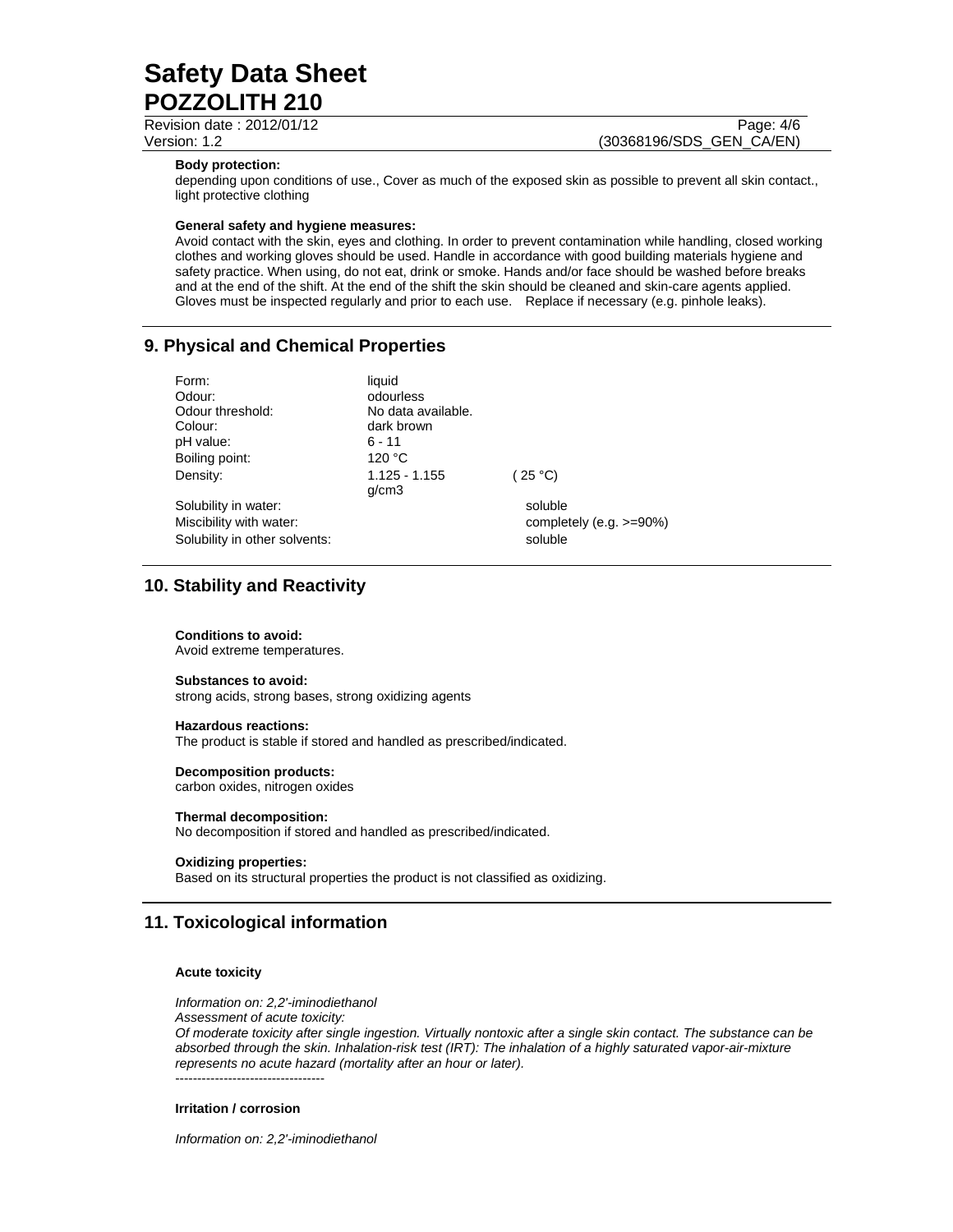Revision date : 2012/01/12 Page: 5/6

Version: 1.2 (30368196/SDS\_GEN\_CA/EN)

*Assessment of irritating effects: Skin contact causes irritation. May cause severe damage to the eyes.*  ----------------------------------

### **Repeated dose toxicity**

*Information on: 2,2',2"-nitrilotriethanol Assessment of repeated dose toxicity: May affect the liver and kidneys as indicated in animal studies.* 

*Information on: 2,2'-iminodiethanol Assessment of repeated dose toxicity: Repeated oral exposure may affect certain organs. The substance may cause damage to the upper respiratory tract even after repeated inhalation, as shown in animal studies.*  ----------------------------------

#### **Carcinogenicity**

*Information on: 2,2',2"-nitrilotriethanol Under certain conditions the substance can form nitrosamines. Nitrosamines are carcinogenic in animal studies. The substance showed no carcinogenic acitivity in animals after chronic administration to the skin.*  ----------------------------------

## **Other Information:**

Based on our experience and the information available, no adverse health effects are expected if handled as recommended with suitable precautions for designated uses. The product has not been tested. The statements on toxicology have been derived from products of a similar structure and composition.

# **12. Ecological Information**

**Degradability / Persistence Biological / Abiological Degradation**

Evaluation: Inherently biodegradable. The insoluble fraction can be removed by mechanical means in suitable waste water treatment plants.

#### **Other adverse effects:**

Ecological data are not available. Do not allow to enter soil, waterways or waste water channels.

# **13. Disposal considerations**

#### **Waste disposal of substance:**

Dispose of in accordance with local authority regulations. Do not discharge into drains/surface waters/groundwater.

## **Container disposal:**

Contaminated packaging should be emptied as far as possible; then it can be passed on for recycling after being thoroughly cleaned.

# **14. Transport Information**

**Land transport**